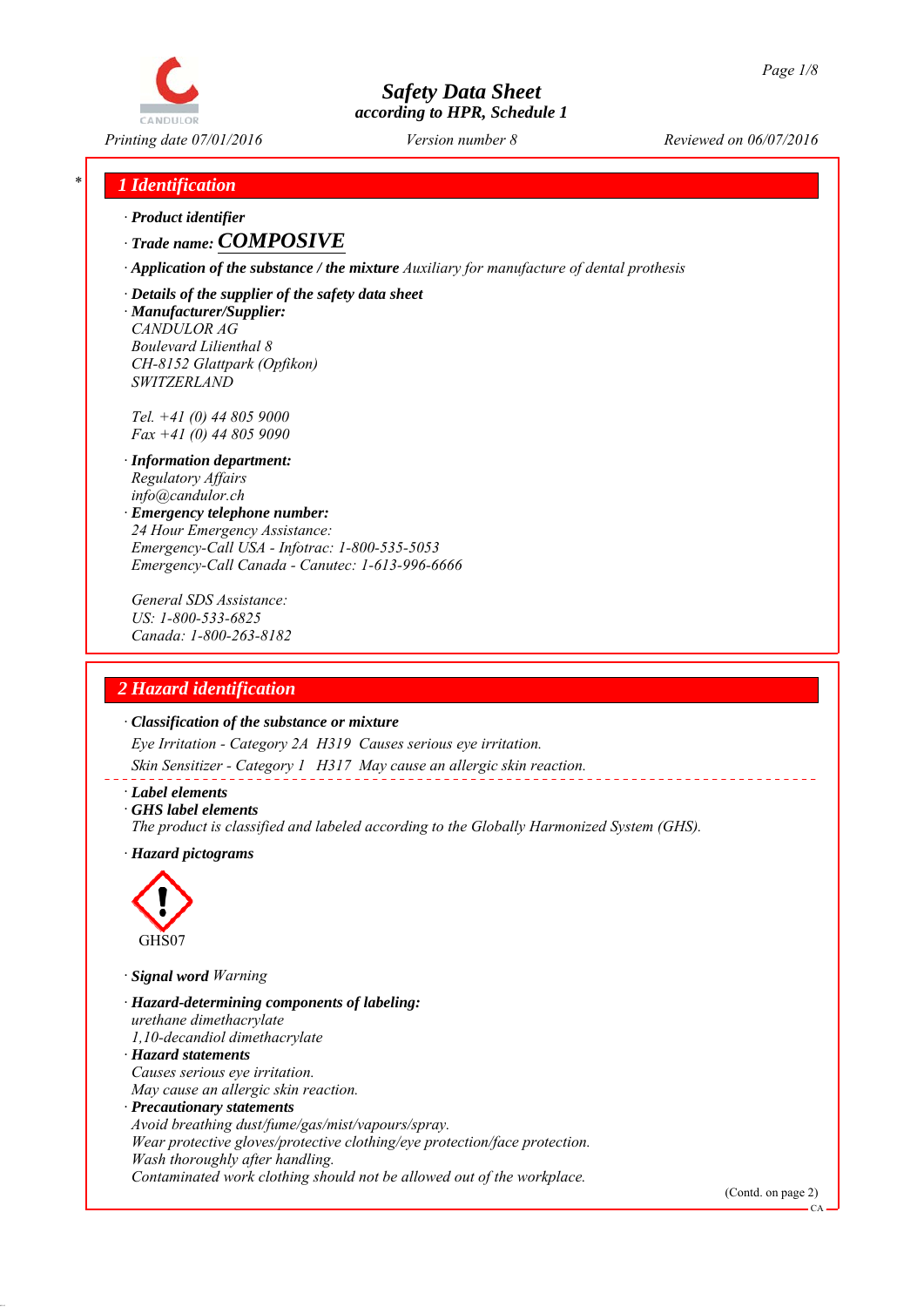*Printing date 07/01/2016 Reviewed on 06/07/2016 Version number 8*

# *Trade name: COMPOSIVE*

(Contd. of page 1) *IF IN EYES: Rinse cautiously with water for several minutes. Remove contact lenses, if present and easy to do. Continue rinsing. Specific treatment (see on this label). IF ON SKIN: Wash with plenty of water. If skin irritation or rash occurs: Get medical advice/attention. If eye irritation persists: Get medical advice/attention. Take off contaminated clothing and wash it before reuse. Dispose of contents/container in accordance with local/regional/national/international regulations. ∙ Classification system: ∙ NFPA ratings (scale 0 - 4)* 1 0  $\overline{\mathbf{0}}$ *Health = 1 Fire = 0 Reactivity = 0 ∙ HMIS-ratings (scale 0 - 4)* **HEALTH**  FIRE  $\boxed{\text{REACTIVITY} \boxed{0}}$  Reactivity = 0 1 *Health = 1* 0 *Fire = 0 ∙ Other hazards ∙ Results of PBT and vPvB assessment ∙ PBT: Not applicable. ∙ vPvB: Not applicable. 3 Composition/Information on ingredients ∙ Chemical characterization: Mixtures ∙ Description: Mixture of the substances listed below with nonhazardous additions. ∙ Dangerous components: CAS: 72869-86-4 urethane dimethacrylate 30-60% w/w CAS: 6701-13-9 1,10-decandiol dimethacrylate 20-<25% w/w*

# *\* 4 First aid measures*

### *∙ Description of first aid measures*

- *∙ After inhalation:*
- *Supply fresh air and to be sure call for a doctor.*
- *In case of unconsciousness place patient stably in side position for transportation.*
- *∙ After skin contact: Rinse with water.*
- *∙ After eye contact: Rinse opened eye for several minutes under running water. Then consult a doctor.*
- *∙ After swallowing: If symptoms persist consult doctor.*
- *∙ Information for doctor:*
- *∙ Most important symptoms and effects, both acute and delayed No further relevant information available.*
- *∙ Indication of any immediate medical attention and special treatment needed*
- *No further relevant information available.*

# *5 Firefighting measures*

- *∙ Extinguishing media*
- *∙ Suitable extinguishing agents:*

*CO2, extinguishing powder or water spray. Fight larger fires with water spray or alcohol resistant foam.* (Contd. on page 3)

CA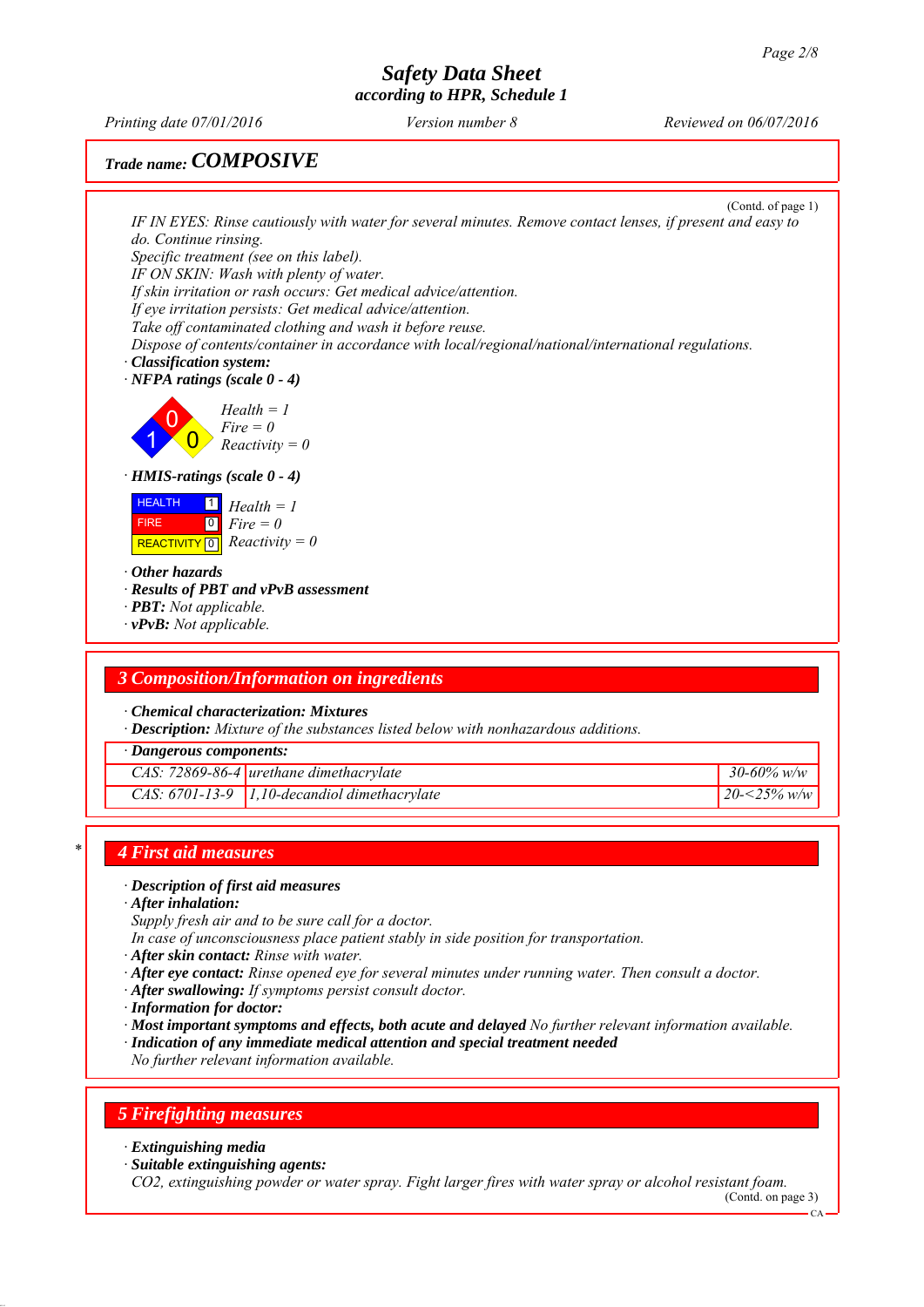*Printing date 07/01/2016 Reviewed on 06/07/2016 Version number 8*

*Trade name: COMPOSIVE*

(Contd. of page 2) *∙ Special hazards arising from the substance or mixture No further relevant information available. ∙ Advice for firefighters*

*∙ Protective equipment: No special measures required.*

#### *6 Accidental release measures*

- *∙ Personal precautions, protective equipment and emergency procedures Not required.*
- *∙ Environmental precautions: Do not allow to enter sewers/ surface or ground water.*
- *∙ Methods and material for containment and cleaning up: Pick up mechanically.*
- *∙ Reference to other sections*
- *See Section 7 for information on safe handling.*
- *See Section 8 for information on personal protection equipment.*

*See Section 13 for disposal information.*

### *7 Handling and storage*

#### *∙ Handling:*

- *∙ Precautions for safe handling*
- *For use in dentistry only.*

*Only adequately trained personnel should handle this product.*

- *∙ Information about protection against explosions and fires: No special measures required.*
- *∙ Conditions for safe storage, including any incompatibilities*
- *∙ Storage:*
- *∙ Requirements to be met by storerooms and receptacles: Store only in the original receptacle.*
- *∙ Information about storage in one common storage facility: Not required.*
- *∙ Further information about storage conditions:*
- *Protect from exposure to the light.*
- *Protect from heat and direct sunlight.*
- *Keep receptacle tightly sealed.*
- *∙ Specific end use(s) No further relevant information available.*

# *8 Exposure controls/ Personal protection*

- *∙ Additional information about design of technical systems: No further data; see item 7.*
- *∙ Control parameters*
- *∙ Components with limit values that require monitoring at the workplace:*

*The product does not contain any relevant quantities of materials with critical values that have to be monitored at the workplace.*

*∙ Additional information: The lists that were valid during the creation were used as basis.*

- *∙ Exposure controls*
- *∙ Personal protective equipment:*
- *∙ General protective and hygienic measures: Usual hygienic measures for dental practice and dental laboratories. Wash hands before breaks and at the end of work. Keep away from foodstuffs, beverages and feed. Avoid contact with the eyes and skin.*
- *∙ Breathing equipment: Not required.*

(Contd. on page 4)

CA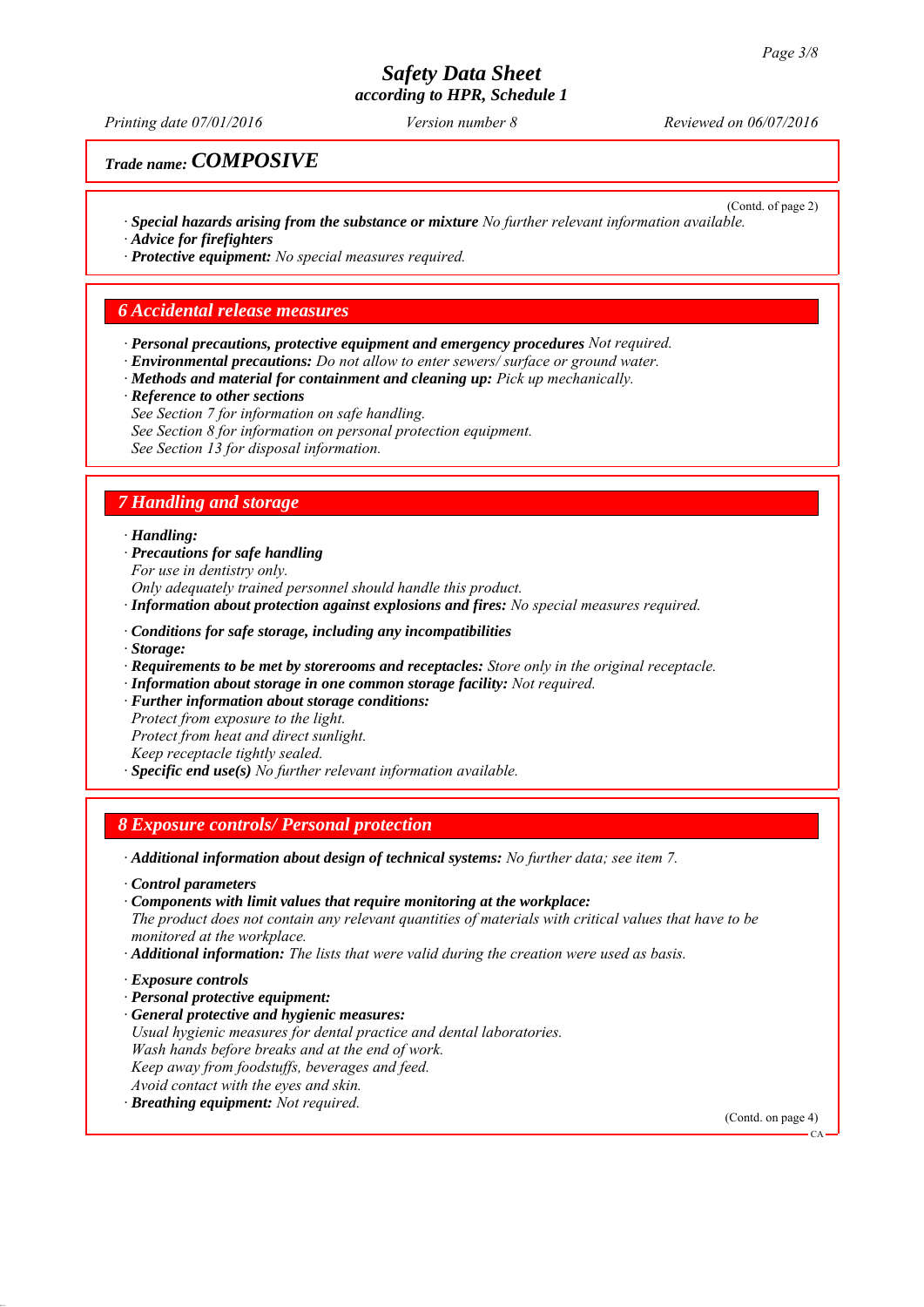*Printing date 07/01/2016 Reviewed on 06/07/2016 Version number 8*

# *Trade name: COMPOSIVE*

(Contd. of page 3)

CA

#### *∙ Protection of hands:*



*After use of gloves apply skin-cleaning agents and skin cosmetics.*

#### *∙ Material of gloves*

*The selection of the suitable gloves does not only depend on the material, but also on further marks of quality and varies from manufacturer to manufacturer. As the product is a preparation of several substances, the resistance of the glove material can not be calculated in advance and has therefore to be checked prior to the application.*

#### *∙ Penetration time of glove material*

*The exact break through time has to be found out by the manufacturer of the protective gloves and has to be observed.*

*∙ Eye protection: Safety glasses*

### *9 Physical and chemical properties*

| · Information on basic physical and chemical properties    |                                                      |                    |
|------------------------------------------------------------|------------------------------------------------------|--------------------|
| <b>General Information</b>                                 |                                                      |                    |
| $\cdot$ Appearance:                                        |                                                      |                    |
| Form:<br>Color:                                            | Pasty                                                |                    |
| $\cdot$ Odor:                                              | According to product specification<br>Characteristic |                    |
| · Odor threshold:                                          | Not determined.                                      |                    |
|                                                            |                                                      |                    |
| $\cdot$ pH-value:                                          | Not determined.                                      |                    |
| Change in condition                                        |                                                      |                    |
| Melting point/Melting range:                               | Undetermined.                                        |                    |
| <b>Boiling point/Boiling range:</b>                        | Undetermined.                                        |                    |
| · Flash point:                                             | Not applicable.                                      |                    |
| · Flammability (solid, gaseous):                           | Not applicable.                                      |                    |
| · Auto igniting:                                           | Product is not selfigniting.                         |                    |
| · Danger of explosion:                                     | Product does not present an explosion hazard.        |                    |
| · Explosion limits:                                        |                                                      |                    |
| Lower:                                                     | Not determined.                                      |                    |
| <b>Upper:</b>                                              | Not determined.                                      |                    |
| $\cdot$ Vapor pressure:                                    | Not determined.                                      |                    |
| $\cdot$ Density:                                           | Not determined.                                      |                    |
| · Relative density                                         | Not determined.                                      |                    |
| · Vapor density                                            | Not determined.                                      |                    |
| $\cdot$ Evaporation rate                                   | Not determined.                                      |                    |
| · Solubility in / Miscibility with                         |                                                      |                    |
| Water:                                                     | Nearly insoluble.                                    |                    |
| · Partition coefficient (n-octanol/water): Not determined. |                                                      |                    |
| · Viscosity:                                               |                                                      |                    |
| Dynamic:                                                   | Not determined.                                      |                    |
| Kinematic:                                                 | Not determined.                                      |                    |
|                                                            |                                                      | (Contd. on page 5) |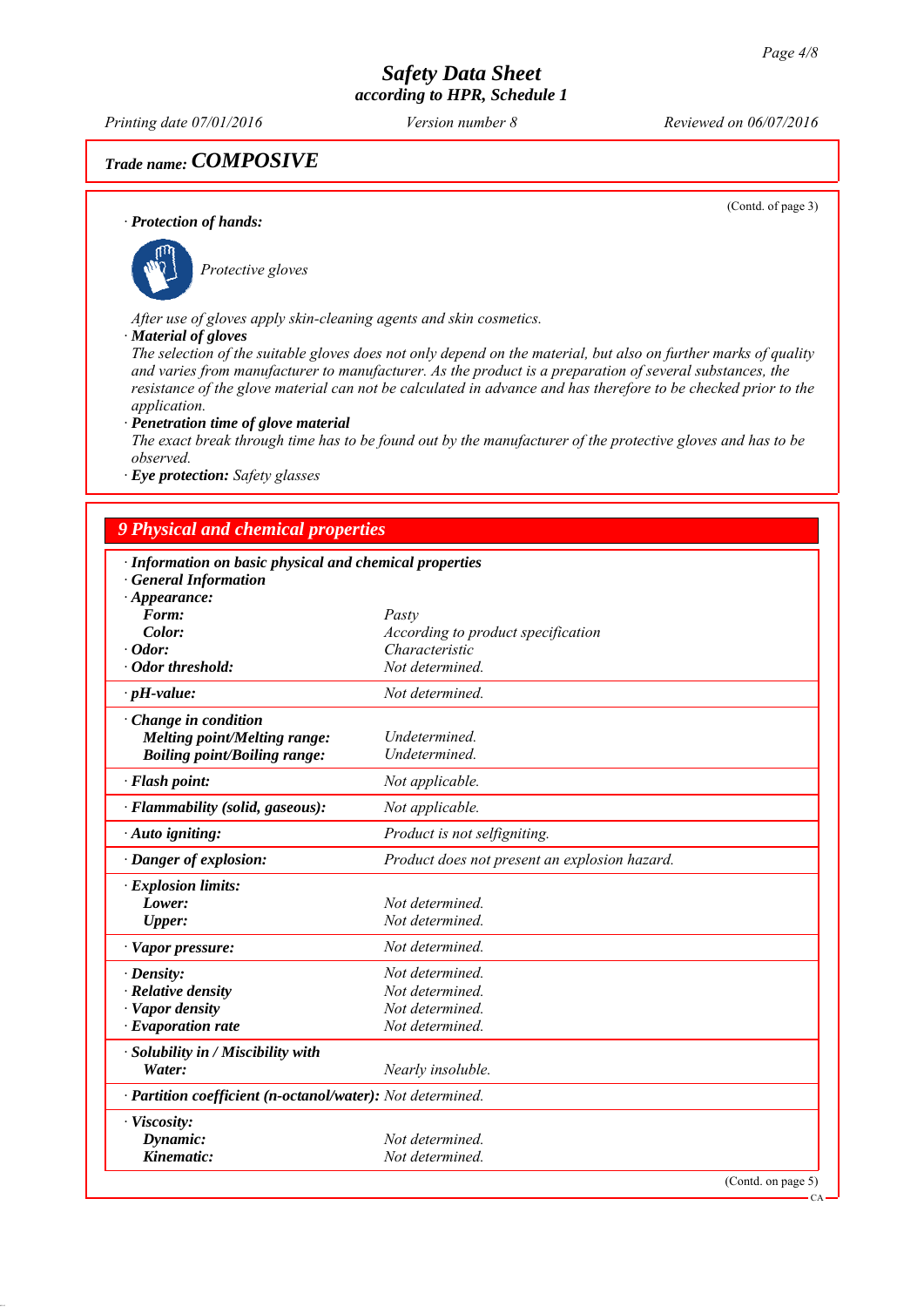*Printing date 07/01/2016 Reviewed on 06/07/2016 Version number 8*

(Contd. of page 4)

*Trade name: COMPOSIVE*

*∙ Other information No further relevant information available.*

### *10 Stability and reactivity*

*∙ Reactivity No further relevant information available.*

*∙ Chemical stability*

*Stable under normal handling and storage conditions.*

- *Photoreactive (Danger of polymerization).*
- *∙ Thermal decomposition / conditions to be avoided: No decomposition if used according to specifications.*
- *∙ Possibility of hazardous reactions No dangerous reactions known.*
- *∙ Conditions to avoid*
- *Protect from exposure to the light.*
- *Keep away from heat and direct sunlight.*
- *∙ Incompatible materials: No further relevant information available.*
- *∙ Hazardous decomposition products: None under normal conditions of storage and use.*

### *11 Toxicological information*

- *∙ Information on toxicological effects*
- *∙ Acute toxicity:*
- *∙ on the skin: No irritant effect.*
- *∙ on the eye: Irritating effect.*
- *∙ Sensitization: Sensitization possible through skin contact.*
- *∙ Additional toxicological information: No further relevant information available.*
- *∙ Carcinogenic categories*

*∙ NTP (National Toxicology Program)*

*None of the ingredients is listed.*

*∙ OSHA-Ca (Occupational Safety & Health Administration)*

*None of the ingredients is listed.*

# *12 Ecological information*

- *∙ Toxicity*
- *∙ Aquatic toxicity: No further relevant information available.*
- *∙ Persistence and degradability No further relevant information available.*
- *∙ Behavior in environmental systems:*
- *∙ Bioaccumulative potential No further relevant information available.*
- *∙ Mobility in soil No further relevant information available.*
- *∙ Ecotoxical effects:*
- *∙ Remark: Harmful to fish*
- *∙ Additional ecological information:*
- *∙ General notes:*
- *Water hazard class 2 (Self-assessment): hazardous for water*

*Do not allow product to reach ground water, water course or sewage system.*

*Harmful to aquatic organisms*

### *∙ Results of PBT and vPvB assessment*

- *∙ PBT: Not applicable.*
- *∙ vPvB: Not applicable.*

(Contd. on page 6)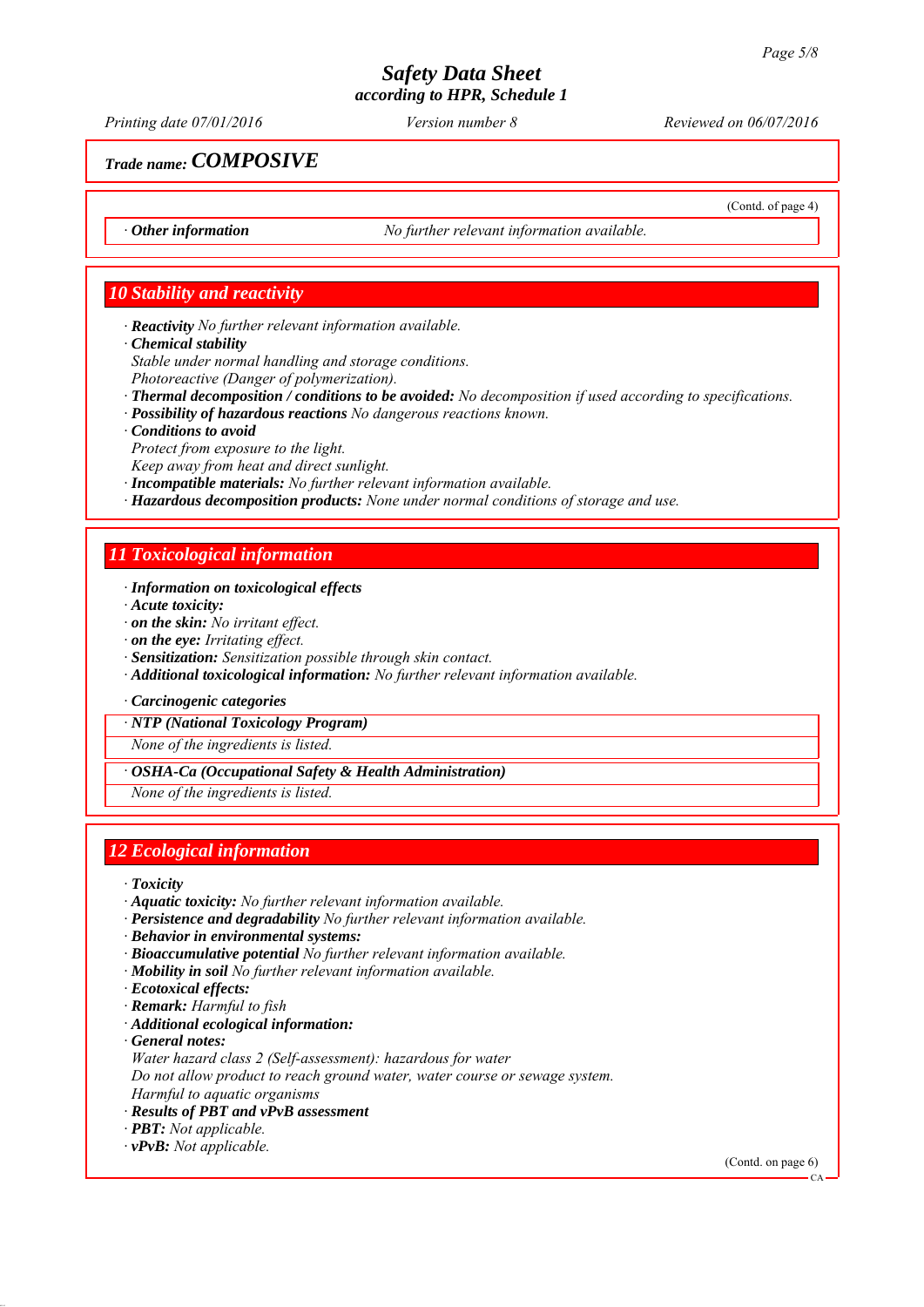*Printing date 07/01/2016 Reviewed on 06/07/2016 Version number 8*

*Trade name: COMPOSIVE*

(Contd. of page 5)

*∙ Other adverse effects No further relevant information available.*

## *13 Disposal considerations*

*∙ Waste treatment methods ∙ Recommendation: Take to an approved landfill or a waste incineration plant, under conditions approved by the local authority.*

*∙ Uncleaned packagings:*

*∙ Recommendation: Disposal must be made according to official regulations.*

| <b>14 Transport information</b>                                                           |                                                                                      |  |
|-------------------------------------------------------------------------------------------|--------------------------------------------------------------------------------------|--|
| $\cdot$ UN-Number<br>· DOT, TDG, ADN, IMDG, IATA                                          | Void                                                                                 |  |
| $\cdot$ UN proper shipping name<br>· DOT, TDG, ADN, IMDG, IATA                            | Void                                                                                 |  |
| $\cdot$ Transport hazard class(es)                                                        |                                                                                      |  |
| · DOT, TDG, ADN, IMDG, IATA<br>· Class                                                    | Void                                                                                 |  |
| · Packing group<br>· DOT, TDG, IMDG, IATA                                                 | Void                                                                                 |  |
| $\cdot$ Environmental hazards:<br>$\cdot$ Marine pollutant:                               | No                                                                                   |  |
| <b>Special precautions for user</b>                                                       | Not applicable.                                                                      |  |
| $\cdot$ Transport in bulk according to Annex II of<br><b>MARPOL73/78 and the IBC Code</b> | Not applicable.                                                                      |  |
| · Transport/Additional information:                                                       | Product is not classified as a dangerous good for transport<br>$(ADR, IMDG, IATA)$ . |  |
| $\cdot$ UN "Model Regulation":                                                            | Void                                                                                 |  |

# *15 Regulatory information*

*∙ Safety, health and environmental regulations/legislation specific for the substance or mixture*

*∙ Sara*

*∙ Section 355 (extremely hazardous substances):*

*None of the ingredients is listed.*

*∙ Section 313 (Specific toxic chemical listings):*

*None of the ingredients is listed.*

*∙ TSCA (Toxic Substances Control Act):*

*All ingredients are listed.*

#### *∙ Proposition 65*

*∙ Chemicals known to cause cancer:*

*None of the ingredients is listed.*

(Contd. on page 7)

CA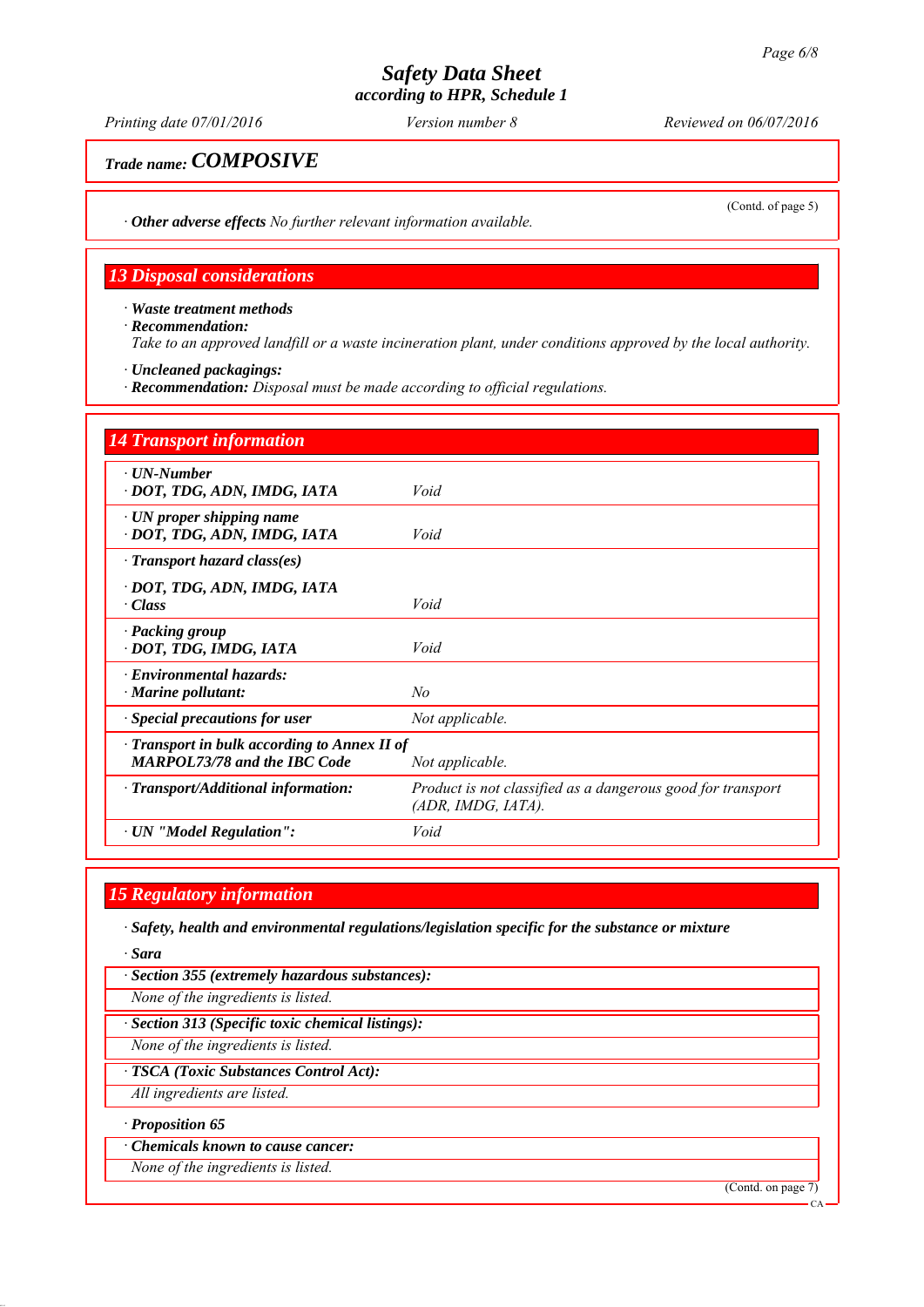*Printing date 07/01/2016 Reviewed on 06/07/2016 Version number 8*

(Contd. of page 6)

*Trade name: COMPOSIVE*

*∙ Chemicals known to cause reproductive toxicity for females:*

*None of the ingredients is listed.*

*∙ Chemicals known to cause reproductive toxicity for males:*

*None of the ingredients is listed.*

*∙ Chemicals known to cause developmental toxicity:*

*None of the ingredients is listed.*

*∙ Carcinogenic categories*

*∙ EPA (Environmental Protection Agency)*

*None of the ingredients is listed.*

*∙ TLV (Threshold Limit Value established by ACGIH)*

*None of the ingredients is listed.*

*∙ NIOSH-Ca (National Institute for Occupational Safety and Health)*

*None of the ingredients is listed.*

*∙ GHS label elements*

*The product is classified and labeled according to the Globally Harmonized System (GHS). ∙ Hazard pictograms*



*∙ Signal word Warning*

*∙ Hazard-determining components of labeling:*

*urethane dimethacrylate*

*1,10-decandiol dimethacrylate*

*∙ Hazard statements*

*Causes serious eye irritation. May cause an allergic skin reaction.*

*∙ Precautionary statements*

*Avoid breathing dust/fume/gas/mist/vapours/spray.*

*Wear protective gloves/protective clothing/eye protection/face protection.*

*Wash thoroughly after handling.*

*Contaminated work clothing should not be allowed out of the workplace.*

*IF IN EYES: Rinse cautiously with water for several minutes. Remove contact lenses, if present and easy to do. Continue rinsing.*

*Specific treatment (see on this label).*

*IF ON SKIN: Wash with plenty of water.*

*If skin irritation or rash occurs: Get medical advice/attention.*

*If eye irritation persists: Get medical advice/attention.*

*Take off contaminated clothing and wash it before reuse.*

*Dispose of contents/container in accordance with local/regional/national/international regulations.*

*∙ National regulations:*

*∙ Other regulations, limitations and prohibitive regulations*

*The product is a medical device according to the Directive 93/42/EEC.*

*This product is classified as a medical device under US and Canadian regulations and has been reviewed by the US Food and Drug Administration and Health Canada.*

*∙ Chemical safety assessment: A Chemical Safety Assessment has not been carried out.*

(Contd. on page 8)

CA